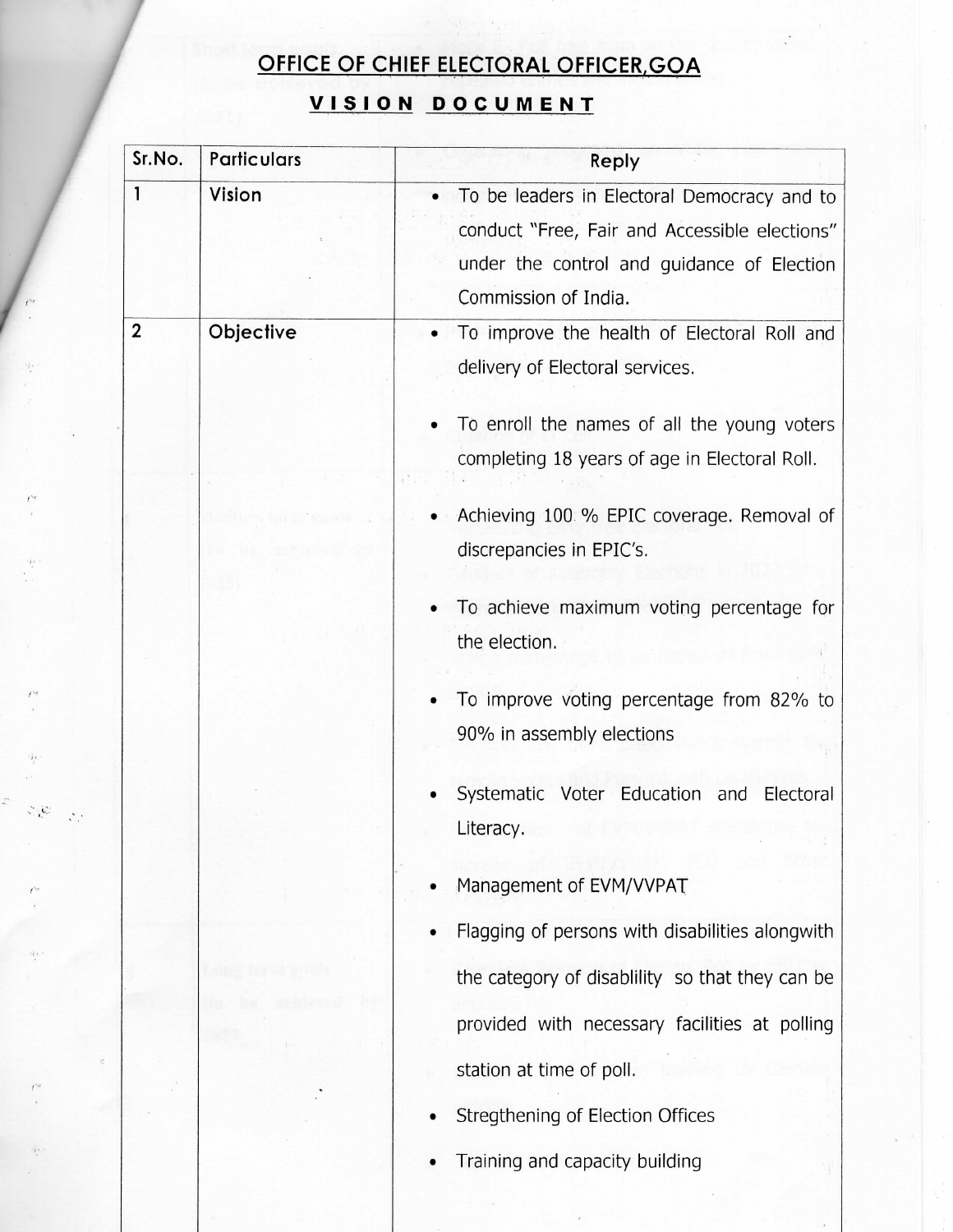| 3 | Short term goals                      | $\bullet$ | Make E- Roll free from all the discrepancies,                       |
|---|---------------------------------------|-----------|---------------------------------------------------------------------|
|   | (to be achieved by                    |           | repeated entries and logical errors                                 |
|   | 2021)                                 |           |                                                                     |
|   |                                       |           | Organizing programs on Voter awareness                              |
|   |                                       |           | ELCs and Chunav<br>through<br>programs                              |
|   |                                       |           | Pathshala.                                                          |
|   |                                       |           |                                                                     |
|   |                                       | $\bullet$ | EVM-Monitoring of all EVM/VVPAT through<br>EMS software of the ECI. |
|   |                                       |           |                                                                     |
|   |                                       |           | Creation of IT cell.                                                |
|   |                                       |           |                                                                     |
| 4 | Medium term goals                     |           | Maintaining Error free Electoral Roll                               |
|   | (To be achieved by<br>2025)           |           | Conduct of Assembly Elections in 2022 with                          |
|   |                                       |           | geater participation of voters.                                     |
|   |                                       |           | Voting percentage to be improved from 82%<br>to 90%                 |
|   |                                       |           | Electronically transmitted Ballot system for                        |
|   |                                       |           | remote voters and Persons with Disabilitites.                       |
|   |                                       |           | Construction of EVM/VVPAT warehouse for                             |
|   |                                       |           | storage of EVM/VVPAT, FLC and other                                 |
|   |                                       |           | functions                                                           |
|   |                                       |           |                                                                     |
| 5 | Long term goals<br>(to be achieved by |           | Paperless Revision of Electrol Roll by EROnet<br>and BLO net        |
|   | 2025                                  |           |                                                                     |
|   |                                       |           | Intensive and Regular training to Election                          |
|   |                                       |           | officials                                                           |
|   |                                       |           | Remote Voting System                                                |
|   |                                       |           |                                                                     |

 $\label{eq:2} \mathcal{L}_{\text{max}} = \mathcal{L}_{\text{max}} + \mathcal{L}_{\text{max}} + \mathcal{L}_{\text{max}}$ 

 $\mathbb{F}_q$  .

 $\frac{I^{2g}}{\varepsilon}$ 

 $\begin{array}{c} \frac{1}{\sqrt{2}} \\ \frac{1}{\sqrt{2}} \\ \frac{1}{\sqrt{2}} \end{array}$ 

 $\hat{f}^{\dagger}_{\vec{k}}$ 

 $\begin{array}{c} t^{-1} \\ t^{3d} \\ t^{-1} \\ t^{-1} \end{array}$ 

 $\begin{array}{c} \displaystyle \bigwedge_{i=1}^{\infty} \mathbb{R}^n \\ \displaystyle \bigwedge_{i=1}^{\infty} \mathbb{R}^n \end{array}$ 

 $\begin{bmatrix} 1 & 0 & 0 \\ 0 & 0 & 0 \\ 0 & 0 & 0 \\ 0 & 0 & 0 \\ 0 & 0 & 0 \\ 0 & 0 & 0 \\ 0 & 0 & 0 & 0 \\ 0 & 0 & 0 & 0 \\ 0 & 0 & 0 & 0 \\ 0 & 0 & 0 & 0 & 0 \\ 0 & 0 & 0 & 0 & 0 \\ 0 & 0 & 0 & 0 & 0 \\ 0 & 0 & 0 & 0 & 0 & 0 \\ 0 & 0 & 0 & 0 & 0 & 0 \\ 0 & 0 & 0 & 0 & 0 & 0 \\ 0 & 0 & 0 & 0 & 0 & 0 \\ 0 & 0 &$ 

 $\hat{\mathcal{V}}$ 

 $\overline{I}$